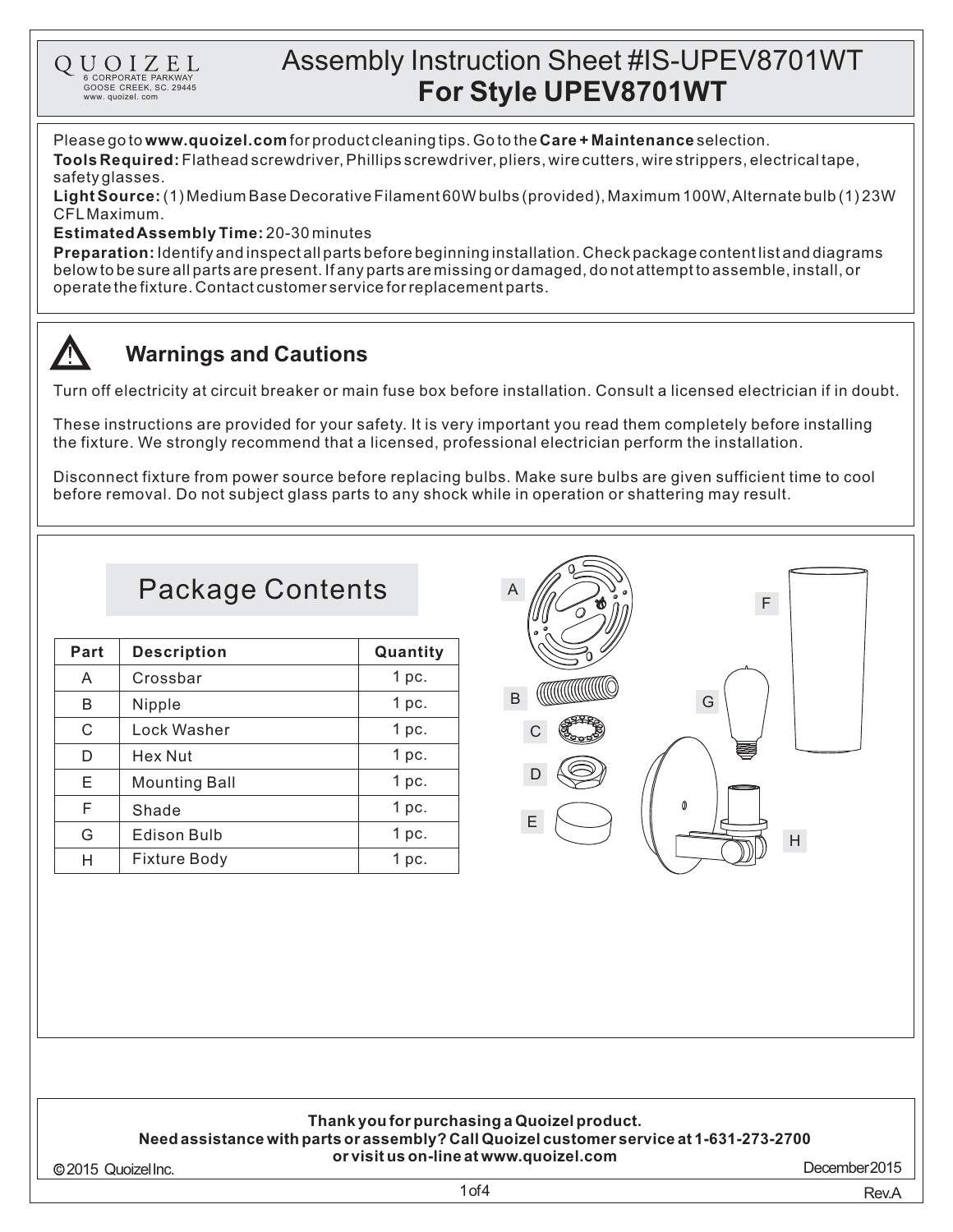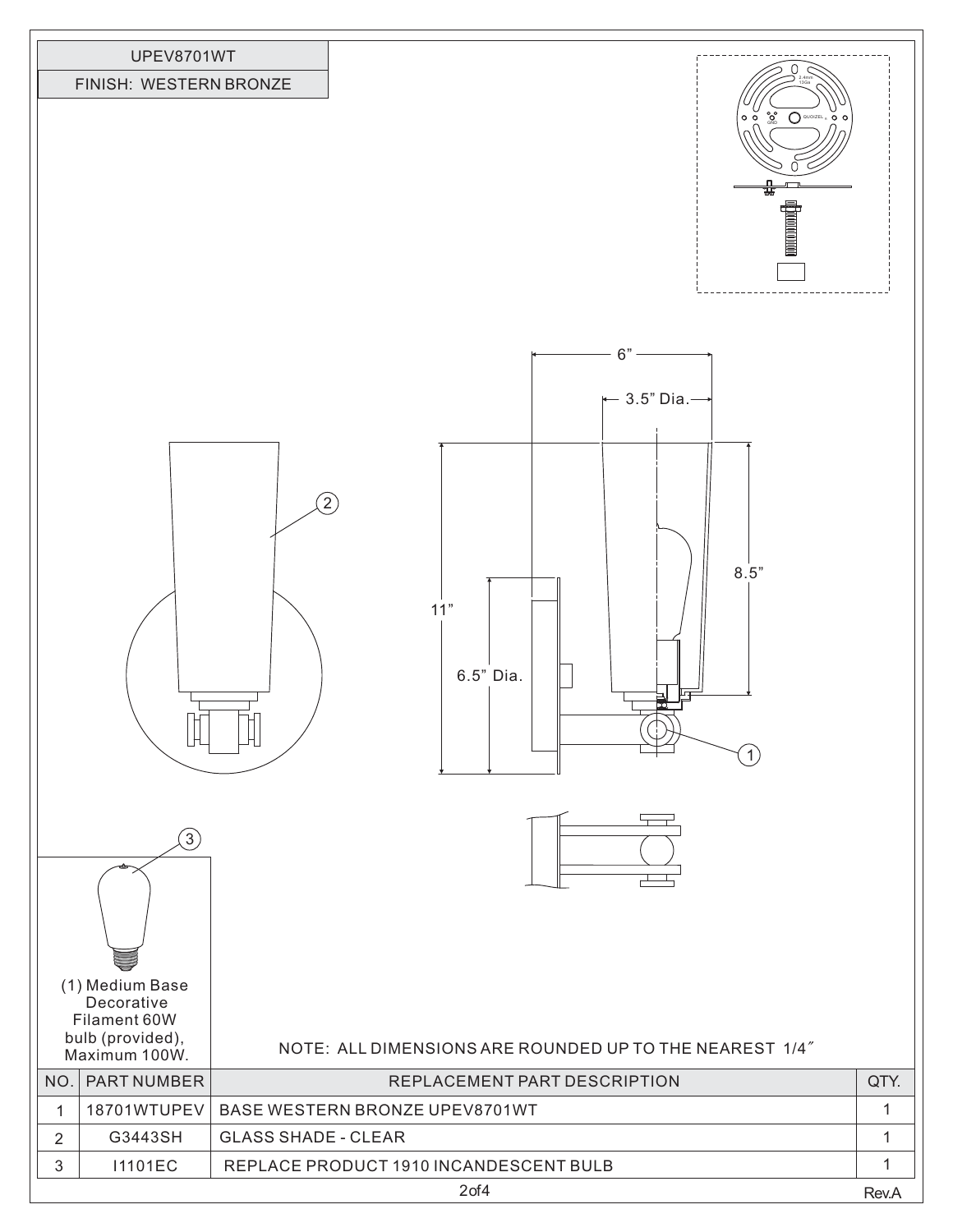

**Needassistance withparts or assembly?CallQuoizelcustomer service at 1-631-273-2700 or visit us on-line at www.quoizel.com**

2015 QuoizelInc. December2015

3of4